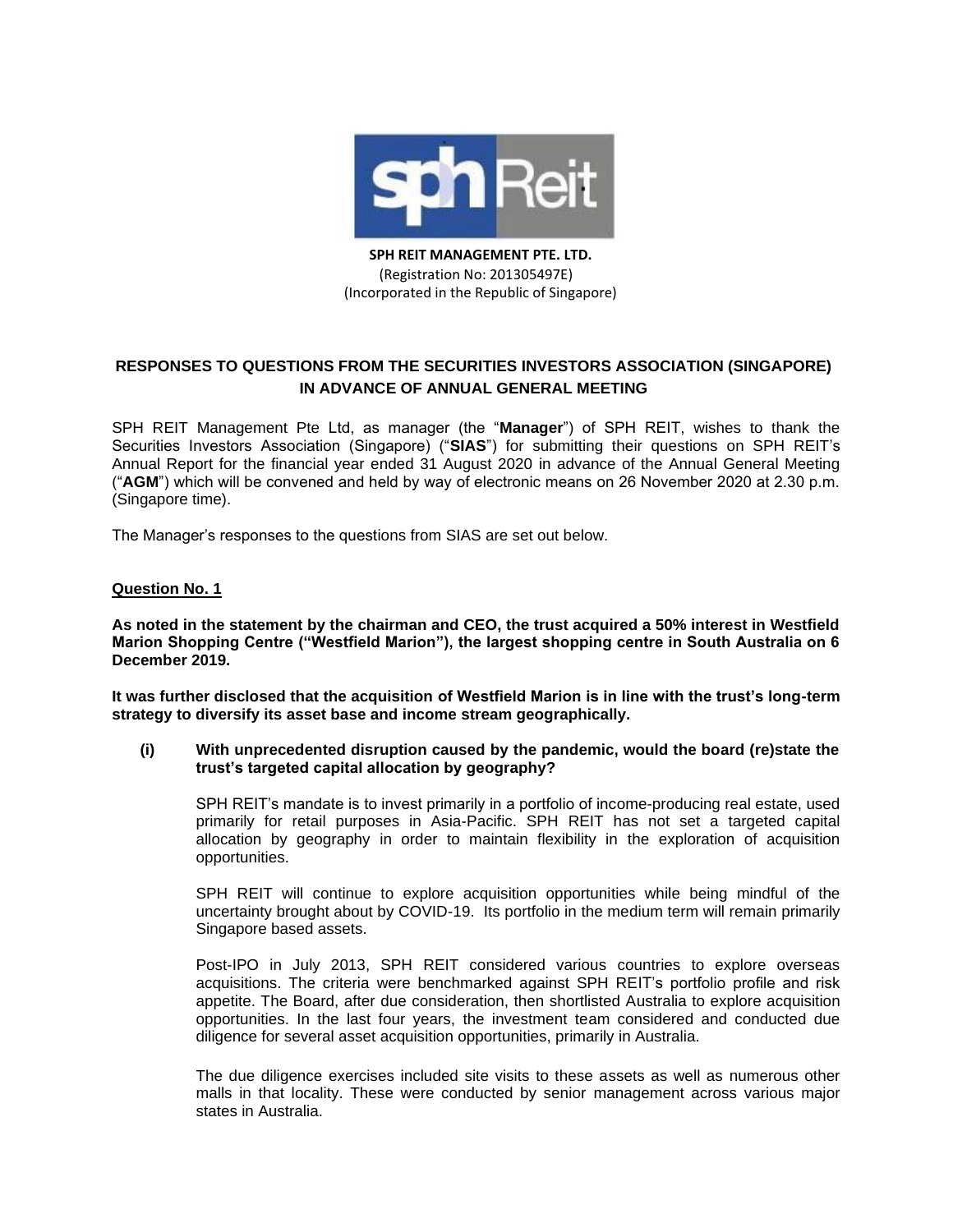SPH REIT has in place a robust acquisition process. This involves rigorous and disciplined assessment taking into consideration the valuation, yields, value enhancement potential and continuing performance of each available property while taking into account foreseeable risks and the measures required to mitigate them.

#### **(ii) In particular, what adjustment has the board made to the pace and timing of its acquisitions?**

There has been no change in the approach for acquisitions.

Whilst the ensuing turmoil in the retail real estate market caused by COVID-19 may present acquisition opportunities, SPH REIT continues to exercise care and gives due consideration, in particular due to the risks brought about by uncertainty in the retail market.

#### **(iii) Can the board help unitholders understand if the manager (especially the CEO) and the board of directors have recent and relevant experience in real estate investing in Australia, in particular, retail malls in Australia? If not, is the REIT's expansion into Australia extending beyond the trust's circle of competence/ experience?**

The core strength and competency of the team, led by the CEO, is in the retail sector.

For the acquisitions in Australia, relevant Australian professionals and consultants were selected and engaged to advise and carry through the acquisitions, with active involvement of the SPH REIT management and oversight by the Board.

The first acquisition in Australia was the Figtree Grove Shopping Centre in December 2018, a dominant sub-regional shopping centre located in Wollongong, New South Wales. It was acquired with a minority joint venture partner, who also acts as the asset manager, to ensure alignment of interests with SPH REIT. SPH REIT also appointed a local property manager, Retpro, which is experienced in managing malls across Australia, to manage Figtree.

The second acquisition was a 50% stake in Westfield Marion Shopping Centre in December 2019. The other 50% owner is Scentre which has managed this asset for more than 25 years. Scentre is one of the largest shopping centre landlords in Australia and SPH REIT benefits from this partnership with Scentre's extensive network and its ability to attract the world's leading retail brands.

**(iv) Can the manager confirm that the new Australian assets have contributed to the REIT's performance positively on a DPU basis (i.e. DPU accretive)? The trust was successful in tapping the equity market and raised \$164.5 million in December 2019 from a private placement of 156.6 million new units to partially finance the Westfield Marion acquisition.**

Figtree Grove Shopping Centre and Westfield Marion Shopping Centre are both DPU yield accretive, generating approximately 0.45 cents DPU in FY2020.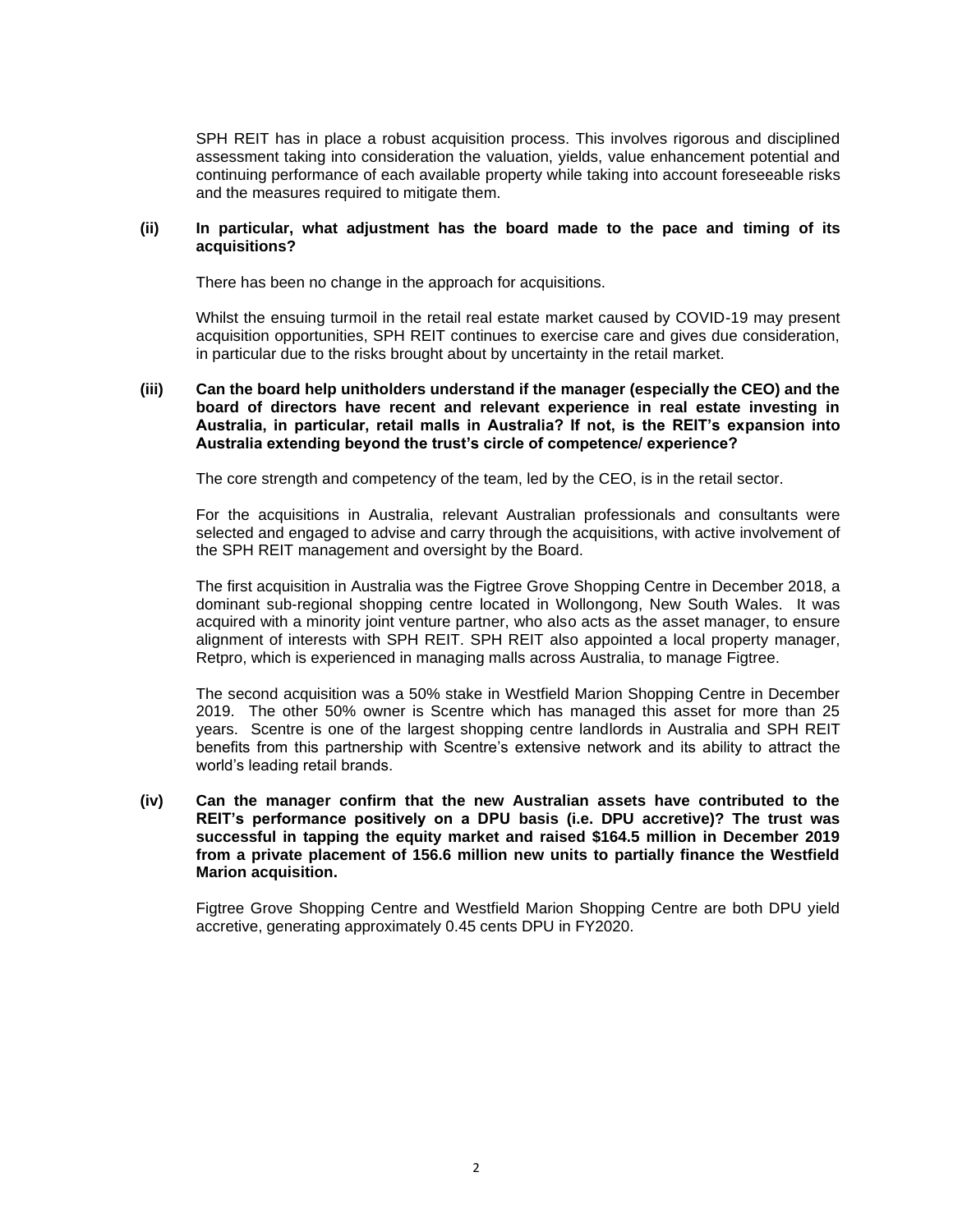**In addition, the group's main asset, Paragon, has been adversely affected by the lack of tourists due to border restrictions. Tenant sales declined by 28.3% to \$507.8 million on a year-on-year basis while footfall declined by 27.4% to 13.8 million. The Clementi Mall, despite it being a mall in the heartlands, also saw its footfall decline by 27.8% while tenant sales declined by 12.7% to \$206.6 million (page 9).**

#### **(v) What are the innovative and creative marketing efforts by the manager to help the tenants, especially the tenants in Paragon?**

With the border restrictions imposed since February 2020, international tourist arrivals in Singapore have declined by 97%. Without the tourists' consumption along Orchard Road, which is the most visited free access attraction in Singapore, Paragon's tenant sales are inevitably impacted. Paragon's tourist visitation closely reflects the Singapore Tourism Board's report that about 30% of Orchard Road consumption is from tourists.

The Manager is working with the tenants on targeted collaborations to motivate visitation to the mall and stores. To this end, the Manager has provided assistance to the tenants by purchasing their vouchers which will be used to incentivise shoppers' visitation. The tenants on their part have actively engaged with their shoppers through various forms of communication to showcase their latest arrivals and promotions. In addition, for the convenience of their shoppers, online orders and delivery services are also provided.

An enhanced rewards program, "Paragon Club", was launched in 2019. During Phase 2 of COVID-19 where most businesses were allowed to resume, Paragon's rewards program offered additional reward points during this period to motivate shoppers' spend.

The Manager works with its anchor tenant to create a Christmas setting at its atrium for visitors' enjoyment, and at the same time, showcase gift ideas to attract shoppers to the stores.

# **(vi) Is the manager taking the opportunity to carry out asset enhancement initiatives or to reposition certain sections of the malls to cater to the changes in consumption patterns?**

Asset enhancement initiatives will be considered to keep pace with the evolving retail environment. However we are mindful of key considerations such as cash flow, capital expenditure, occupancy, downtime, and the retailers' requirements.

SPH REIT's portfolio occupancy is at 97.7%. Opportunities for significant re-alignment/ repositioning are limited, in particular, taking into account the considerations set out in the paragraph above.

## **(vii) Does the board have sufficient clarity on the financial position of the trust to release the sum of \$14.5 million in distributable income which has been deferred (amounting to distribution per unit of 0.52 Singapore cents) to unitholders?**

The Board has convened regular meetings with management to closely monitor the COVID-19 pandemic since it started. These include both operational and financial updates which allow the Board to assess the situation in a timelier manner.

The Board will continue to assess the situation and remains committed to release the income to unitholders in FY2021.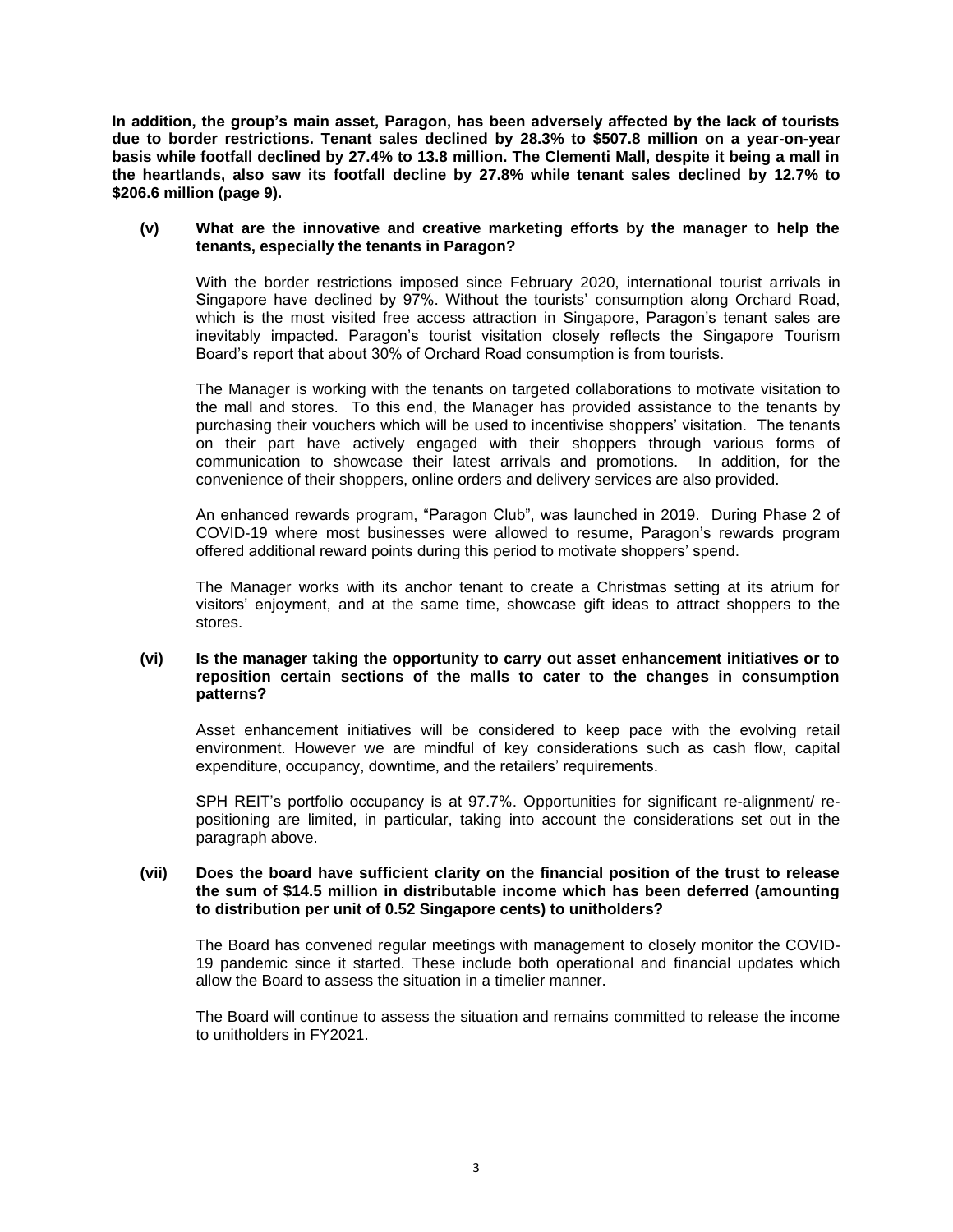## **Question No. 2**

**The trust structure is shown on page 14 of the annual report. In particular, the manager of the REIT relies on the appointed investment and property managers for the day-to-day running of Westfield Marion Shopping Centre and Figtree Grove Shopping Centre (page 95).**



(Source: annual report)

**(i) What is the level of influence and control of the operations of the two assets in Australia? Would the REIT manager elaborate further on its ability to value-add to the Australian assets given its lack of familiarity of the markets and the reliance on third party managers?**

As co-owners of the two Australian assets, SPH REIT monitors their performance and operations closely by active participation in the day to day management of the assets.

A detailed operating framework is in place for the review and approval of budgets, leasing plans, as well as proposed asset enhancements and capital expenditure. Any deviation will need to be substantiated and approved.

It will continue to value-add to strategic proposals to enhance the positioning of the assets in Australia mainly through tenancy mix and cross-sharing of promotional ideas.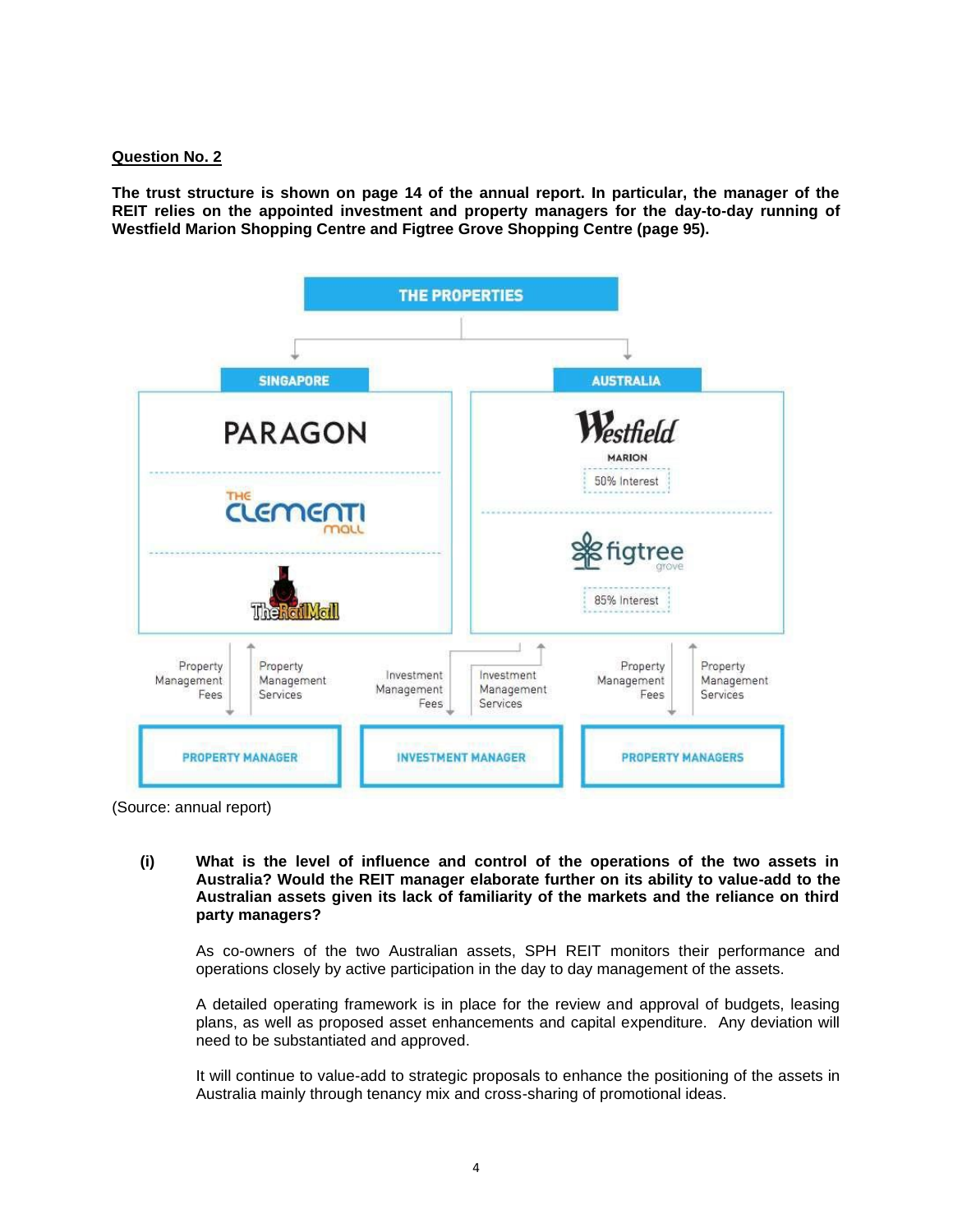#### **(ii) Is the REIT acting like a "financial" investor in its overseas expansion with little/no ability to value-add?**

As highlighted in answer (i) above, SPH REIT is not acting like a mere "financial" investor.

The expansion into Australia enhances the sustainability and resilience of SPH REIT's returns to unitholders through the increased geographic diversity, larger freehold land tenure, and longer underlying leases.

To reiterate, the decision on an acquisition is with due consideration on its yield-accretion. The Manager takes into consideration the long-term sustainability of the asset as the objective is to provide stable and regular distributions to unitholders.

## **(iii) The REIT further disclosed that fees payable to the outsourced parties include performance bonuses. Are unitholders paying two levels of management and performance fees to the outsourced parties and to the REIT manager (SPH REIT Management Pte. Ltd.)?**

For Figtree Grove Shopping Centre and Westfield Marion, the Manager has appointed an established firm which holds an Australian Financial Services Licence ("AFSL") and has asset management capabilities to oversee the acquisition and management of the assets.

This appointment is part of the tax efficient structure to qualify for a reduced Australian tax rate as advised by independent Australian tax advisors.

In the future, SPH REIT may consider establishing its own setup for this purpose.

**(iv) Can the manager clarify if the current structure for the Australian assets would afford the REIT and ultimate the unitholders tax transparency in terms of the profit, especially for Westfield Marion Shopping Centre? In other words, would income be taxed in Australia before it reaches the REIT?**

SPH REIT has set up a structure for tax efficiency. Refer to (ii) above.

## **Question No. 3**

**As noted in the corporate governance report (page 107), under the Code of Corporate Governance 2018 and the Notice to All Holders of a Capital Markets Services Licence for Real Estate Investment Trust Management (issued pursuant to Section 101 of the Securities and Futures Act), the trust is required the disclose the following:**

- **a) the remuneration of each individual director and the CEO on a named basis with a breakdown (in percentage or dollar terms) of each director's and the CEO's remuneration earned through base/fixed salary, variable or performance-related income/ bonuses, benefits-in-kind, stock options granted, share-based incentives and awards, and other long-term incentives;**
- **b) the remuneration of at least the top five key executive officers (who are neither directors nor the CEO) in bands of \$250,000, with a breakdown (in percentage or dollar terms) of each key executive officer's remuneration earned through base/fixed salary, variable or performance related income/bonuses, benefits-in- kind, stock options granted, share-based incentives and awards, and other long- term incentives; and**
- **c) the aggregate total remuneration paid to the top five key executive officers (who are neither**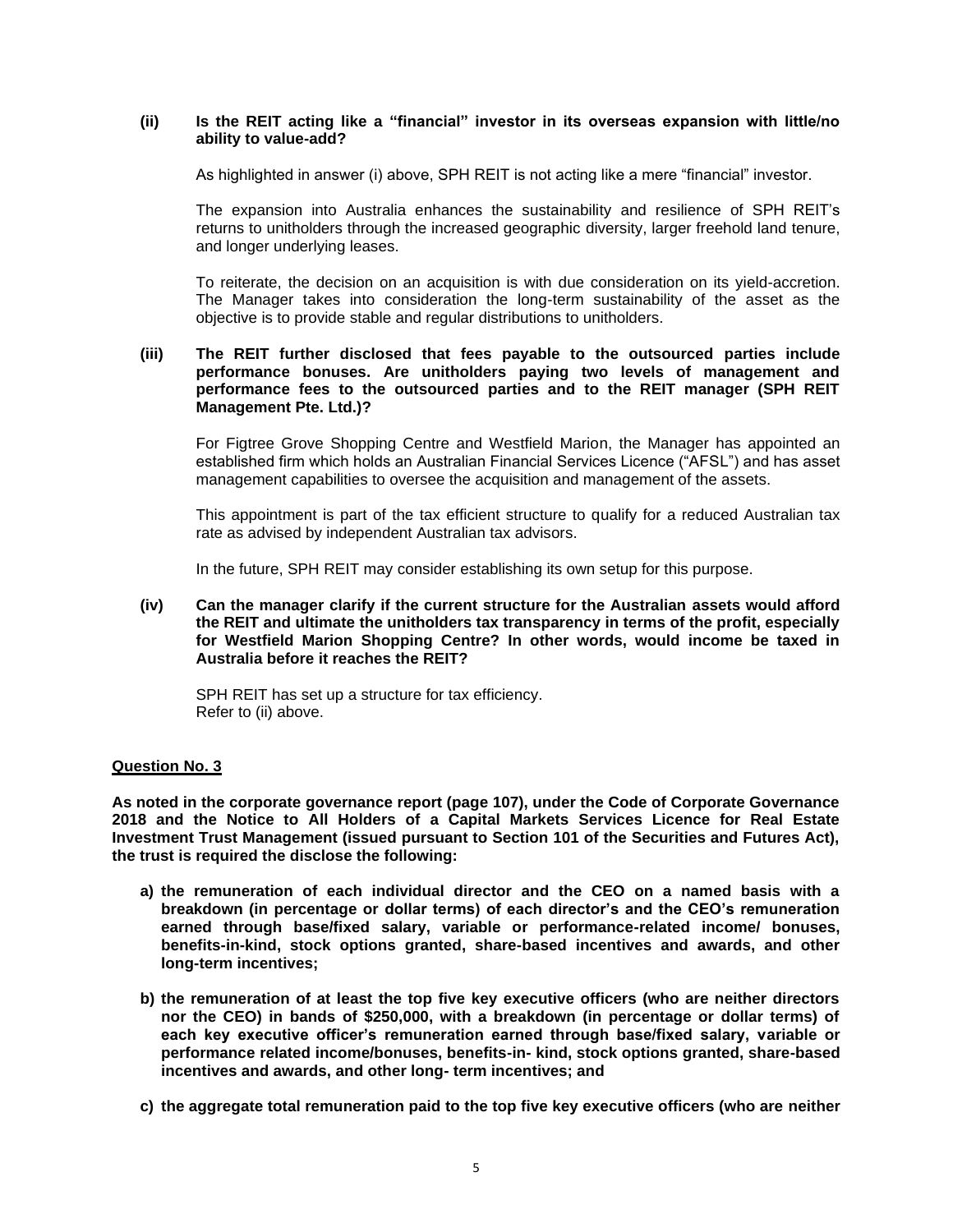**directors nor the CEO).**

**The manager has reviewed, assessed and decided against such disclosure on the following grounds (page 107):**

*"the remuneration of the directors and employees of the manager are not paid out of the deposited property of SPH REIT (listed issuer). Instead, they are remunerated directly by the manager, which is a private company…… there is no misalignment between the remuneration of the directors and the key management personnel of the manager and the interests of the Unitholders given that their remuneration is not linked to the gross revenue of SPH REIT and is paid out of the assets of the manager and not out of SPH REIT"*

**The Monetary Authority of Singapore issued a guideline (No: SFA04-G07 dated 1 January 2016) which explicitly stated that** *"a statement to the effect that the remuneration of the CEO, directors and executive officers of the REIT manager is payable out of the assets of the REIT manager and not out of the deposited property of the REIT would not be considered a satisfactory explanation***" (paragraph 4.2) for the non-disclosure of remuneration.**

**(i) Would the board help shareholders understand if they are familiar with the relevant regulations for REITs? How does the board ensure that the REIT/ manager complied with the relevant regulations and Code?**

SPH REIT's disclosures on remuneration matters are reported in the Annual Report.

The Board is cognizant of the relevant regulations for REITs. The Board is kept updated of changes in regulations and undergoes relevant training programmes. The Board is assisted by the Audit & Risk Committee in overseeing the proper conduct of the Manager.

**(ii) In particular, given that MAS has specifically stated what is not considered a "satisfactory explanation" for the non-disclosure of remuneration in its guideline (No: SFA04-G07 dated 1 January 2016), would the board help unitholders understand why it had used the same justification (which has been deemed a non-satisfactory explanation) for the non-disclosure of remuneration?**

In the corporate governance report (page 107), apart from the reason that the remuneration was not payable out of the assets of SPH REIT, the following were also set out:

- 1. the fees that the Manager gets from SPH REIT have been disclosed under the "Interested person/interested party transactions" section of the Annual Report;
- 2. remuneration matters for the CEO and each of the executive officers are highly confidential and sensitive matters;
- 3. there is no misalignment between the remuneration of the Directors and the key management personnel of the Manager, and the interests of the Unitholders given that their remuneration is not linked to the gross revenue of SPH REIT and is paid out of the assets of the Manager and not out of SPH REIT; and
- 4. any disclosure on remuneration matters may have negative impact on the Manager in attracting and retaining talent on a long-term basis, taking into consideration factors such as the commercial sensitivity and confidential nature of remuneration matters, the competitive nature of the REIT management industry, the competitive business environment in which the Manager operates, the importance of ensuring stability and continuity of business operations with a competent and experienced management team in place.

The corporate governance report further sets out the remuneration policy for staff of the Manager, which would allow unitholders to understand the relationship between remuneration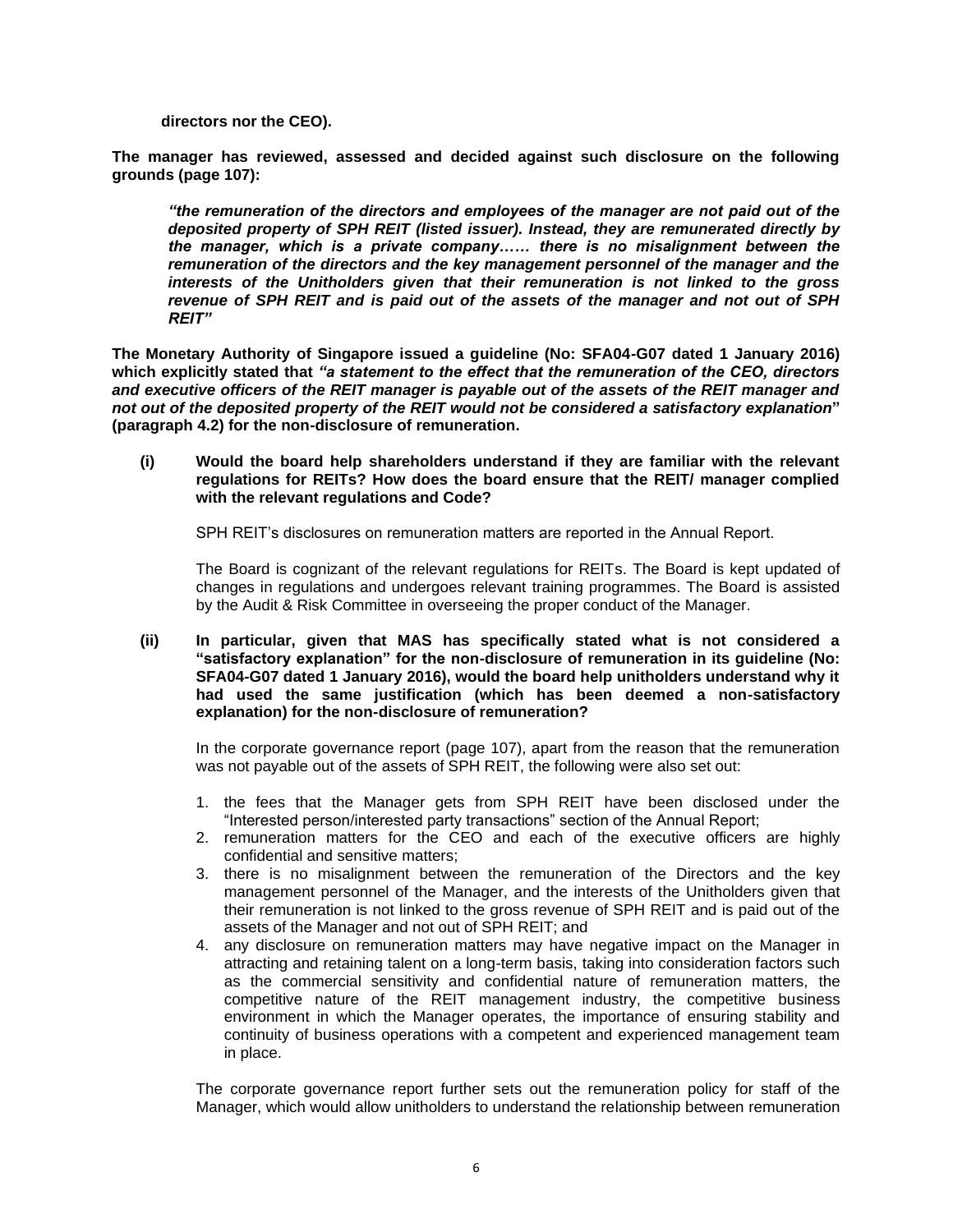of key executives and their performance.

# **(iii) Would the board reconsider its disclosure practices and disclose the remuneration of the CEO and executive officers in accordance to the requirements of the CG Code 2018 and SFA?**

The Board is of the view that where there are deviations from the requirements of the CG Code 2018 and/or the SFA, satisfactory explanation has been given, as set out in the response to Q3(ii) above and elsewhere in the Annual Report. The Board has been reviewing and will continue to review its disclosure practices on an annual basis to determine the appropriate disclosures to make, in accordance with applicable law, regulations, the listing rules and the CG Code 2018.

Issued by SPH REIT Management Pte Ltd As manager of SPH REIT

Singapore, 25 November 2020